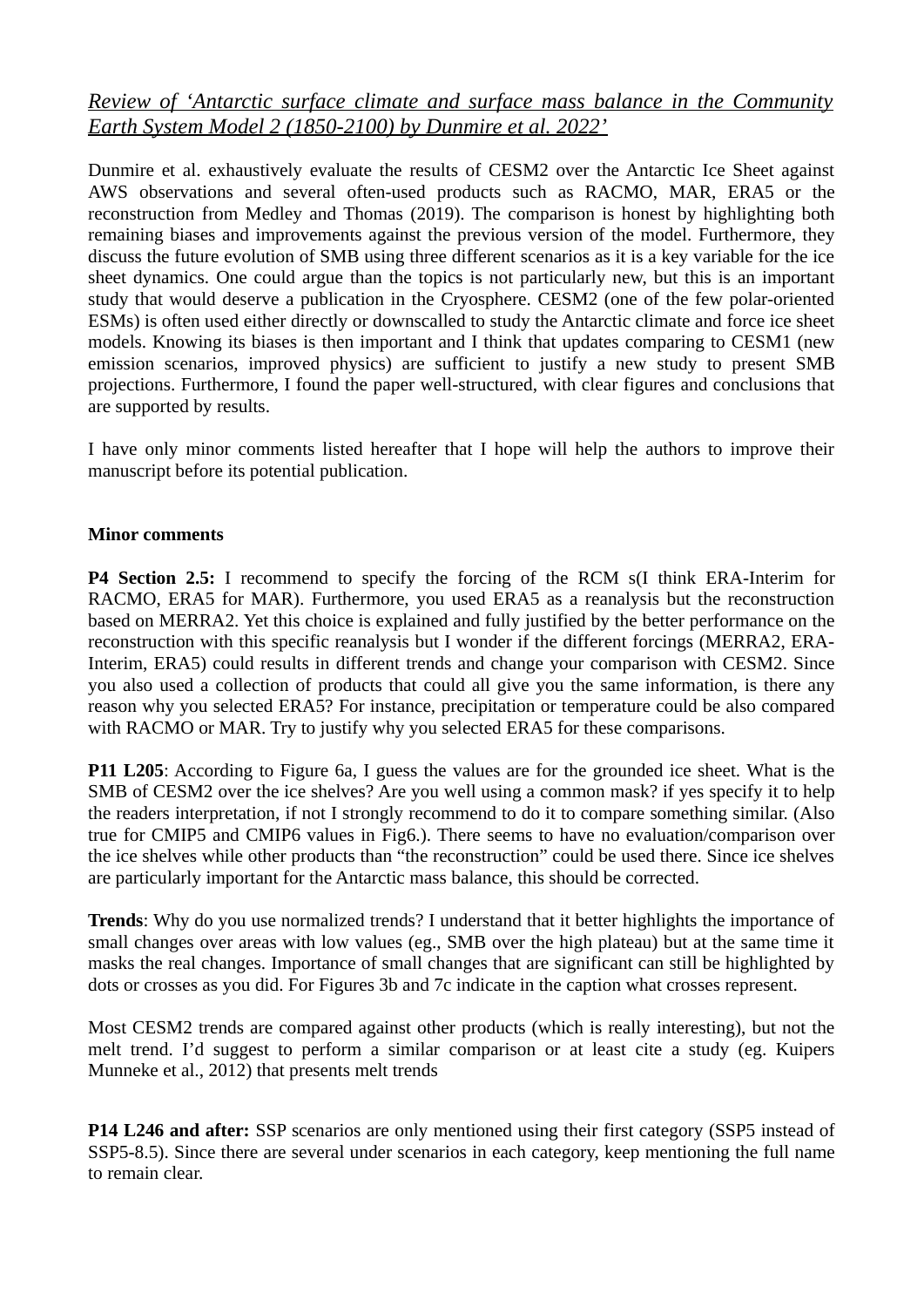## **Specific comments and stylistic suggestions**

**P1 L4** : maybe « climate models » in general is enough than only ESM.

**P1 L14** : I suggest to replace « a coupled Antarctic Ice Sheet » by an « coupled ice sheet model » as it's not the real AIS that will be integreaed into CESM3. This is only a suggestion which the authors can obviously accept or refuse.

**P1 L24** : I agree about the stronger regional warming over these regions but the references are not adequate. The mass losses in West Antarctica are mainly due to ocean warming and not to the atmosphere that the references refer to. Increasing air-temperatures are more likely to contribute to hydrofracturing over the AP and subsequent glacier speed-up, but this is still a small contribution against the total mass loss over these two regions. Please reformulate/change your references.

|  |  |  |  | <b>P2 L30</b> : Consider to remove «Studies have shown that » |  |  |                                                                 |
|--|--|--|--|---------------------------------------------------------------|--|--|-----------------------------------------------------------------|
|  |  |  |  |                                                               |  |  | P2 L32: Barthel et al. 2020 do not discuss the SMB uncertainty. |

**P2 L54** : Add a reference (Gorthe et al., 2020?)

**P3 and P4 (Section 2.1 and 2.2)**: Do you use a specific member for the comparison or also the average of the 11 members ?

**P4 L106-108** : I suggest to specify that the SMB of the RCMs (and CESM2?) also includes the runof.

**P4 L111-11**2 : « The » reconstruction is perhaps a little over-emphasized given that the other products (MAR and RACMO) also give reconstructions. (Again a suggestion, feel free to take into account or not). I'd suggest to refer to something like "the SMB reconstruction of Medley and Thomas (2019)" (or any abbreviation like MT2019 reconstruction).

**P6 L132 and 136** : Consider to replace « affect » by « effect ».

**P7 L139-149** : Are the temperature trends in ERA5 reliable ? If I'm not mistaken, most evaluations (eg., Gossart et al., 2019) only assessed the mean climate and not the trends. I would like more discussion on the potential reasons for these differences. Perhaps just mentioning that CESM2 is not constrained would be enough. Do you have a simulation where CESM2 is constrained that you could also compare to ERA5 (or AWS if ERA5 is not reliable) ? (see also the minor comment about trends above)

**P11 L205-204**: It's confusing that CESM2 SMB is significantly greater than RACMO SMB (1997 Gt/yr) but not significantly greater than "the reconstruction" (1953 Gt/yr). I guess this come from the large variability in the reconstruction. Do you know why this variability is so large? Is the variability computed on the same period ( as all the other products have almost the same variability)?

**P13 L236-240**: Consider to divide the sentence in several ones to make it clearer.

**P14 L246**: Specify if you're presenting temperatures over the (grounded or full) ice sheet or over the regions.